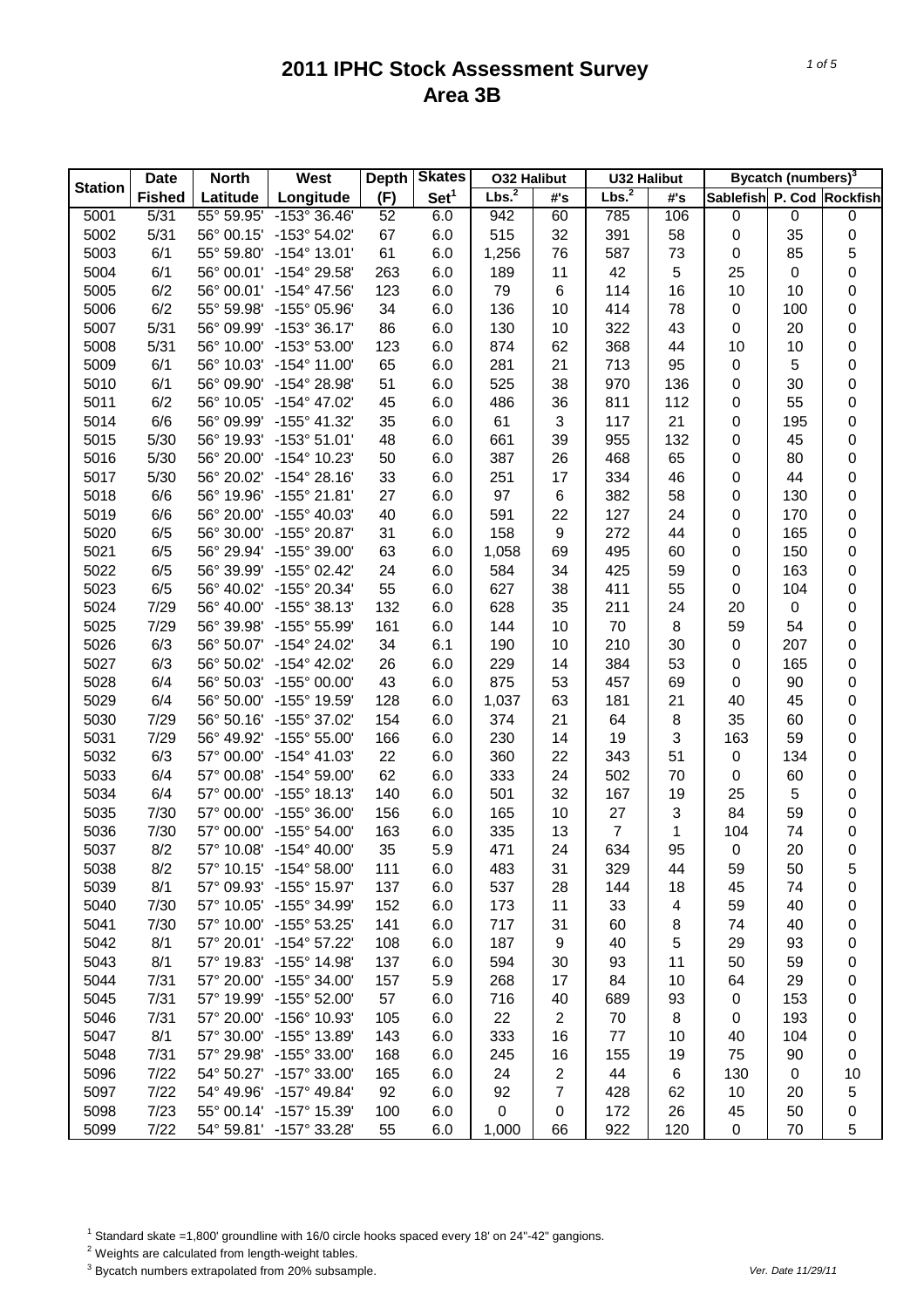| Lbs. <sup>2</sup><br>Set <sup>1</sup><br><b>Fished</b><br>Longitude<br>(F)<br>Latitude<br>Sablefish P. Cod Rockfish<br>#'s<br>#'s<br>5100<br>7/27<br>54° 59.95'<br>$-157°$ 50.70<br>44<br>6.0<br>38<br>139<br>10<br>671<br>650<br>86<br>$\pmb{0}$<br>5101<br>7/27<br>8<br>371<br>$\pmb{0}$<br>$\pmb{0}$<br>54° 59.85'<br>-158° 06.72'<br>71<br>6.0<br>135<br>61<br>30<br>5<br>5102<br>7/15<br>217<br>538<br>55° 10.33'<br>-156° 22.30'<br>6.0<br>1,465<br>102<br>63<br>120<br>15<br>5104<br>7/24<br>82<br>417<br>56<br>0<br>55° 10.16'<br>-156° 57.52'<br>5.9<br>78<br>6<br>10<br>245<br>5<br>5105<br>7/23<br>61<br>103<br>8<br>1,023<br>171<br>$\pmb{0}$<br>55° 10.12'<br>$-157^{\circ}$ 13.97'<br>6.0<br>89<br>0<br>5106<br>7/23<br>47<br>1,201<br>$\pmb{0}$<br>55° 09.63'<br>$-157^{\circ}$ 31.67'<br>6.0<br>64<br>1,194<br>161<br>64<br>5107<br>7/28<br>464<br>601<br>$\pmb{0}$<br>270<br>0<br>55° 10.00'<br>$-157^{\circ}$ 48.86'<br>42<br>6.0<br>29<br>96<br>7/27<br>56<br>67<br>0<br>0<br>5108<br>55° 09.52'<br>$-158^{\circ}$ 06.46'<br>6.0<br>426<br>28<br>483<br>110<br>5109<br>7/14<br>59<br>33<br>817<br>108<br>$\pmb{0}$<br>0<br>55° 20.57'<br>-156° 39.48'<br>6.0<br>455<br>130<br>5110<br>7/24<br>709<br>107<br>$\pmb{0}$<br>$\pmb{0}$<br>55° 19.84'<br>-156° 55.83'<br>50<br>5.9<br>234<br>16<br>132<br>7/24<br>9<br>667<br>$\pmb{0}$<br>$\pmb{0}$<br>5111<br>55° 19.71'<br>$-157^{\circ}$ 12.23'<br>49<br>6.0<br>138<br>108<br>188<br>5112<br>7/28<br>705<br>122<br>$\pmb{0}$<br>$\pmb{0}$<br>55° 19.90'<br>$-157^{\circ}$ 31.27'<br>46<br>6.0<br>401<br>22<br>130<br>5113<br>7/28<br>-157° 49.62'<br>968<br>173<br>$\pmb{0}$<br>10<br>55° 19.64'<br>43<br>6.0<br>316<br>19<br>64<br>7/26<br>-158° 06.22'<br>58<br>783<br>125<br>$\pmb{0}$<br>5114<br>55° 20.07'<br>6.0<br>353<br>23<br>55<br>$\pmb{0}$<br>7/26<br>81<br>13<br>376<br>53<br>25<br>$\pmb{0}$<br>5115<br>55° 19.80'<br>$-158^{\circ}$ 24.12'<br>6.0<br>186<br>69<br>7/14<br>94<br>17<br>359<br>0<br>5116<br>55° 29.36'<br>$-156^{\circ}$ 38.41'<br>6.0<br>223<br>45<br>165<br>60<br>5117<br>7/14<br>47<br>628<br>$\pmb{0}$<br>0<br>55° 29.63'<br>-156° 54.70'<br>49<br>6.0<br>815<br>81<br>178<br>7/25<br>91<br>$\overline{7}$<br>194<br>$\pmb{0}$<br>0<br>5118<br>55° 30.07'<br>-157° 14.29'<br>48<br>6.0<br>28<br>360<br>5119<br>7/25<br>-157° 29.84'<br>51<br>15<br>513<br>$\pmb{0}$<br>0<br>55° 29.96'<br>6.0<br>283<br>90<br>94<br>5120<br>7/25<br>55° 29.88'<br>$-157^{\circ}$ 46.70'<br>54<br>78<br>518<br>$\pmb{0}$<br>$\pmb{0}$<br>6.0<br>5<br>87<br>74<br>5<br>5121<br>7/10<br>253<br>55° 30.05'<br>-158° 05.99'<br>71<br>6.0<br>19<br>496<br>65<br>20<br>75<br>5<br>5122<br>7/26<br>352<br>429<br>39<br>54<br>55° 29.76'<br>-158° 23.69'<br>79<br>6.0<br>23<br>60<br>5123<br>7/18<br>553<br>$\pmb{0}$<br>0<br>55° 39.76'<br>-156° 54.96'<br>49<br>6.0<br>58<br>4<br>89<br>228<br>5124<br>7/9<br>5<br>570<br>$\pmb{0}$<br>$\pmb{0}$<br>55° 39.92'<br>$-157^{\circ}$ 12.72'<br>46<br>6.0<br>60<br>97<br>180<br>5125<br>7/9<br>-157° 29.97'<br>55<br>0<br>55° 39.91'<br>6.0<br>185<br>14<br>483<br>67<br>160<br>0<br>5<br>5126<br>7/10<br>55° 39.92'<br>73<br>574<br>$-157^{\circ}$ 48.03'<br>6.0<br>427<br>30<br>78<br>130<br>0<br>5127<br>7/10<br>55° 39.81'<br>-158° 05.69'<br>70<br>722<br>92<br>0<br>0<br>6.0<br>499<br>35<br>155<br>5128<br>7/19<br>55° 39.94'<br>-158° 22.88'<br>72<br>28<br>15<br>0<br>6.0<br>341<br>1,287<br>176<br>60<br>5129<br>7/19<br>-158° 40.77'<br>51<br>17<br>971<br>161<br>$\pmb{0}$<br>0<br>55° 39.48'<br>6.0<br>259<br>145<br>5130<br>7/18<br>53<br>38<br>132<br>0<br>0<br>55° 49.57'<br>$-157^{\circ}$ 11.52'<br>6.0<br>556<br>916<br>354<br>5131<br>7/9<br>$-157^{\circ}$ 30.12'<br>56<br>9<br>96<br>0<br>55° 49.92'<br>6.0<br>132<br>615<br>110<br>0<br>8/2<br>0<br>5132<br>55° 49.72'<br>$-157^{\circ}$ 48.47'<br>70<br>6.0<br>460<br>35<br>934<br>128<br>80<br>0<br>5133<br>8/2<br>37<br>502<br>69<br>55° 50.04'<br>$-158^{\circ}$ 04.46'<br>44<br>6.0<br>634<br>0<br>245<br>0<br>5134<br>7/19<br>-158° 23.28'<br>59<br>882<br>124<br>55° 49.92'<br>6.0<br>1,005<br>66<br>0<br>125<br>0<br>$\mathsf 0$<br>5135<br>8/1<br>-157° 29.03'<br>63<br>6.0<br>529<br>33<br>1,265<br>166<br>$\mathbf 0$<br>103<br>56° 00.12'<br>8/1<br>203<br>106<br>5136<br>55° 59.98'<br>$-157^{\circ}$ 46.85'<br>67<br>6.0<br>16<br>733<br>0<br>125<br>0<br>5137<br>8/2<br>55° 59.77'<br>-158° 05.07'<br>6.0<br>828<br>34<br>451<br>73<br>48<br>0<br>100<br>0<br>5138<br>8/4<br>56° 10.36'<br>-157° 47.63'<br>6.0<br>519<br>31<br>5<br>90<br>363<br>44<br>0<br>90<br>5139<br>8/4<br>56° 10.27'<br>-158° 04.83'<br>52<br>6.0<br>343<br>409<br>45<br>15<br>15<br>62<br>0<br>5140<br>8/4<br>56° 19.95'<br>-158° 03.64'<br>30<br>6.0<br>898<br>31<br>131<br>20<br>0<br>109<br>0<br>5<br>5141<br>6/15<br>54° 30.37'<br>-158° 59.96'<br>143<br>6.0<br>62<br>21<br>85<br>5<br>164<br>10<br>5142<br>6/14<br>54° 30.00'<br>-159° 17.20'<br>78<br>6.0<br>100<br>405<br>55<br>0<br>8<br>160<br>0<br>5143<br>6/14<br>54° 30.05'<br>-159° 34.45'<br>61<br>6.0<br>58<br>5<br>1,007<br>64<br>466<br>0<br>190<br>5144<br>6/13<br>54° 30.02'<br>-159° 51.28'<br>64<br>6.0<br>67<br>182<br>5<br>28<br>0<br>20<br>0<br>5145<br>6/13<br>54° 30.09'<br>$-160^{\circ}$ 09.08'<br>65<br>6.0<br>393<br>492<br>0<br>31<br>67<br>0<br>30<br>6/16<br>54° 40.01'<br>-158° 25.32'<br>112<br>6.0<br>595<br>40<br>402<br>47<br>35<br>5146<br>65<br>10<br>5147<br>6/15<br>54° 40.02'<br>$-158^{\circ}$ 42.16'<br>56<br>6.0<br>492<br>0<br>230<br>15<br>1,003<br>67<br>60<br>5148<br>6/15<br>54° 39.94'<br>-159° 00.05'<br>49<br>6.1<br>73<br>510<br>192<br>1,075<br>63<br>0<br>0 |                | <b>Date</b> | <b>North</b> | West         | <b>Depth</b> | <b>Skates</b> | <b>032 Halibut</b> |    | <b>U32 Halibut</b> |    | Bycatch (numbers) <sup>3</sup> |   |
|------------------------------------------------------------------------------------------------------------------------------------------------------------------------------------------------------------------------------------------------------------------------------------------------------------------------------------------------------------------------------------------------------------------------------------------------------------------------------------------------------------------------------------------------------------------------------------------------------------------------------------------------------------------------------------------------------------------------------------------------------------------------------------------------------------------------------------------------------------------------------------------------------------------------------------------------------------------------------------------------------------------------------------------------------------------------------------------------------------------------------------------------------------------------------------------------------------------------------------------------------------------------------------------------------------------------------------------------------------------------------------------------------------------------------------------------------------------------------------------------------------------------------------------------------------------------------------------------------------------------------------------------------------------------------------------------------------------------------------------------------------------------------------------------------------------------------------------------------------------------------------------------------------------------------------------------------------------------------------------------------------------------------------------------------------------------------------------------------------------------------------------------------------------------------------------------------------------------------------------------------------------------------------------------------------------------------------------------------------------------------------------------------------------------------------------------------------------------------------------------------------------------------------------------------------------------------------------------------------------------------------------------------------------------------------------------------------------------------------------------------------------------------------------------------------------------------------------------------------------------------------------------------------------------------------------------------------------------------------------------------------------------------------------------------------------------------------------------------------------------------------------------------------------------------------------------------------------------------------------------------------------------------------------------------------------------------------------------------------------------------------------------------------------------------------------------------------------------------------------------------------------------------------------------------------------------------------------------------------------------------------------------------------------------------------------------------------------------------------------------------------------------------------------------------------------------------------------------------------------------------------------------------------------------------------------------------------------------------------------------------------------------------------------------------------------------------------------------------------------------------------------------------------------------------------------------------------------------------------------------------------------------------------------------------------------------------------------------------------------------------------------------------------------------------------------------------------------------------------------------------------------------------------------------------------------------------------------------------------------------------------------------------------------------------------------------------------------------------------------------------------------------------------------------------------------------------------------------------------------------------------------------------------------------------------------------------------------------------------------------------------------------------------------------------------------------------------------------------------------------------------------------------------------------------------------------------------------------------------------------------------------------------------------------------------------------------------------------------------------------------------------------------------------------------------------------------------------------------------------------------------------------------------------------------------------------------------------------------------------------------------------------------------|----------------|-------------|--------------|--------------|--------------|---------------|--------------------|----|--------------------|----|--------------------------------|---|
|                                                                                                                                                                                                                                                                                                                                                                                                                                                                                                                                                                                                                                                                                                                                                                                                                                                                                                                                                                                                                                                                                                                                                                                                                                                                                                                                                                                                                                                                                                                                                                                                                                                                                                                                                                                                                                                                                                                                                                                                                                                                                                                                                                                                                                                                                                                                                                                                                                                                                                                                                                                                                                                                                                                                                                                                                                                                                                                                                                                                                                                                                                                                                                                                                                                                                                                                                                                                                                                                                                                                                                                                                                                                                                                                                                                                                                                                                                                                                                                                                                                                                                                                                                                                                                                                                                                                                                                                                                                                                                                                                                                                                                                                                                                                                                                                                                                                                                                                                                                                                                                                                                                                                                                                                                                                                                                                                                                                                                                                                                                                                                                                                                                            | <b>Station</b> |             |              |              |              |               | Lbs. <sup>2</sup>  |    |                    |    |                                |   |
|                                                                                                                                                                                                                                                                                                                                                                                                                                                                                                                                                                                                                                                                                                                                                                                                                                                                                                                                                                                                                                                                                                                                                                                                                                                                                                                                                                                                                                                                                                                                                                                                                                                                                                                                                                                                                                                                                                                                                                                                                                                                                                                                                                                                                                                                                                                                                                                                                                                                                                                                                                                                                                                                                                                                                                                                                                                                                                                                                                                                                                                                                                                                                                                                                                                                                                                                                                                                                                                                                                                                                                                                                                                                                                                                                                                                                                                                                                                                                                                                                                                                                                                                                                                                                                                                                                                                                                                                                                                                                                                                                                                                                                                                                                                                                                                                                                                                                                                                                                                                                                                                                                                                                                                                                                                                                                                                                                                                                                                                                                                                                                                                                                                            |                |             |              |              |              |               |                    |    |                    |    |                                |   |
|                                                                                                                                                                                                                                                                                                                                                                                                                                                                                                                                                                                                                                                                                                                                                                                                                                                                                                                                                                                                                                                                                                                                                                                                                                                                                                                                                                                                                                                                                                                                                                                                                                                                                                                                                                                                                                                                                                                                                                                                                                                                                                                                                                                                                                                                                                                                                                                                                                                                                                                                                                                                                                                                                                                                                                                                                                                                                                                                                                                                                                                                                                                                                                                                                                                                                                                                                                                                                                                                                                                                                                                                                                                                                                                                                                                                                                                                                                                                                                                                                                                                                                                                                                                                                                                                                                                                                                                                                                                                                                                                                                                                                                                                                                                                                                                                                                                                                                                                                                                                                                                                                                                                                                                                                                                                                                                                                                                                                                                                                                                                                                                                                                                            |                |             |              |              |              |               |                    |    |                    |    |                                |   |
|                                                                                                                                                                                                                                                                                                                                                                                                                                                                                                                                                                                                                                                                                                                                                                                                                                                                                                                                                                                                                                                                                                                                                                                                                                                                                                                                                                                                                                                                                                                                                                                                                                                                                                                                                                                                                                                                                                                                                                                                                                                                                                                                                                                                                                                                                                                                                                                                                                                                                                                                                                                                                                                                                                                                                                                                                                                                                                                                                                                                                                                                                                                                                                                                                                                                                                                                                                                                                                                                                                                                                                                                                                                                                                                                                                                                                                                                                                                                                                                                                                                                                                                                                                                                                                                                                                                                                                                                                                                                                                                                                                                                                                                                                                                                                                                                                                                                                                                                                                                                                                                                                                                                                                                                                                                                                                                                                                                                                                                                                                                                                                                                                                                            |                |             |              |              |              |               |                    |    |                    |    |                                |   |
|                                                                                                                                                                                                                                                                                                                                                                                                                                                                                                                                                                                                                                                                                                                                                                                                                                                                                                                                                                                                                                                                                                                                                                                                                                                                                                                                                                                                                                                                                                                                                                                                                                                                                                                                                                                                                                                                                                                                                                                                                                                                                                                                                                                                                                                                                                                                                                                                                                                                                                                                                                                                                                                                                                                                                                                                                                                                                                                                                                                                                                                                                                                                                                                                                                                                                                                                                                                                                                                                                                                                                                                                                                                                                                                                                                                                                                                                                                                                                                                                                                                                                                                                                                                                                                                                                                                                                                                                                                                                                                                                                                                                                                                                                                                                                                                                                                                                                                                                                                                                                                                                                                                                                                                                                                                                                                                                                                                                                                                                                                                                                                                                                                                            |                |             |              |              |              |               |                    |    |                    |    |                                |   |
|                                                                                                                                                                                                                                                                                                                                                                                                                                                                                                                                                                                                                                                                                                                                                                                                                                                                                                                                                                                                                                                                                                                                                                                                                                                                                                                                                                                                                                                                                                                                                                                                                                                                                                                                                                                                                                                                                                                                                                                                                                                                                                                                                                                                                                                                                                                                                                                                                                                                                                                                                                                                                                                                                                                                                                                                                                                                                                                                                                                                                                                                                                                                                                                                                                                                                                                                                                                                                                                                                                                                                                                                                                                                                                                                                                                                                                                                                                                                                                                                                                                                                                                                                                                                                                                                                                                                                                                                                                                                                                                                                                                                                                                                                                                                                                                                                                                                                                                                                                                                                                                                                                                                                                                                                                                                                                                                                                                                                                                                                                                                                                                                                                                            |                |             |              |              |              |               |                    |    |                    |    |                                |   |
|                                                                                                                                                                                                                                                                                                                                                                                                                                                                                                                                                                                                                                                                                                                                                                                                                                                                                                                                                                                                                                                                                                                                                                                                                                                                                                                                                                                                                                                                                                                                                                                                                                                                                                                                                                                                                                                                                                                                                                                                                                                                                                                                                                                                                                                                                                                                                                                                                                                                                                                                                                                                                                                                                                                                                                                                                                                                                                                                                                                                                                                                                                                                                                                                                                                                                                                                                                                                                                                                                                                                                                                                                                                                                                                                                                                                                                                                                                                                                                                                                                                                                                                                                                                                                                                                                                                                                                                                                                                                                                                                                                                                                                                                                                                                                                                                                                                                                                                                                                                                                                                                                                                                                                                                                                                                                                                                                                                                                                                                                                                                                                                                                                                            |                |             |              |              |              |               |                    |    |                    |    |                                |   |
|                                                                                                                                                                                                                                                                                                                                                                                                                                                                                                                                                                                                                                                                                                                                                                                                                                                                                                                                                                                                                                                                                                                                                                                                                                                                                                                                                                                                                                                                                                                                                                                                                                                                                                                                                                                                                                                                                                                                                                                                                                                                                                                                                                                                                                                                                                                                                                                                                                                                                                                                                                                                                                                                                                                                                                                                                                                                                                                                                                                                                                                                                                                                                                                                                                                                                                                                                                                                                                                                                                                                                                                                                                                                                                                                                                                                                                                                                                                                                                                                                                                                                                                                                                                                                                                                                                                                                                                                                                                                                                                                                                                                                                                                                                                                                                                                                                                                                                                                                                                                                                                                                                                                                                                                                                                                                                                                                                                                                                                                                                                                                                                                                                                            |                |             |              |              |              |               |                    |    |                    |    |                                |   |
|                                                                                                                                                                                                                                                                                                                                                                                                                                                                                                                                                                                                                                                                                                                                                                                                                                                                                                                                                                                                                                                                                                                                                                                                                                                                                                                                                                                                                                                                                                                                                                                                                                                                                                                                                                                                                                                                                                                                                                                                                                                                                                                                                                                                                                                                                                                                                                                                                                                                                                                                                                                                                                                                                                                                                                                                                                                                                                                                                                                                                                                                                                                                                                                                                                                                                                                                                                                                                                                                                                                                                                                                                                                                                                                                                                                                                                                                                                                                                                                                                                                                                                                                                                                                                                                                                                                                                                                                                                                                                                                                                                                                                                                                                                                                                                                                                                                                                                                                                                                                                                                                                                                                                                                                                                                                                                                                                                                                                                                                                                                                                                                                                                                            |                |             |              |              |              |               |                    |    |                    |    |                                |   |
|                                                                                                                                                                                                                                                                                                                                                                                                                                                                                                                                                                                                                                                                                                                                                                                                                                                                                                                                                                                                                                                                                                                                                                                                                                                                                                                                                                                                                                                                                                                                                                                                                                                                                                                                                                                                                                                                                                                                                                                                                                                                                                                                                                                                                                                                                                                                                                                                                                                                                                                                                                                                                                                                                                                                                                                                                                                                                                                                                                                                                                                                                                                                                                                                                                                                                                                                                                                                                                                                                                                                                                                                                                                                                                                                                                                                                                                                                                                                                                                                                                                                                                                                                                                                                                                                                                                                                                                                                                                                                                                                                                                                                                                                                                                                                                                                                                                                                                                                                                                                                                                                                                                                                                                                                                                                                                                                                                                                                                                                                                                                                                                                                                                            |                |             |              |              |              |               |                    |    |                    |    |                                |   |
|                                                                                                                                                                                                                                                                                                                                                                                                                                                                                                                                                                                                                                                                                                                                                                                                                                                                                                                                                                                                                                                                                                                                                                                                                                                                                                                                                                                                                                                                                                                                                                                                                                                                                                                                                                                                                                                                                                                                                                                                                                                                                                                                                                                                                                                                                                                                                                                                                                                                                                                                                                                                                                                                                                                                                                                                                                                                                                                                                                                                                                                                                                                                                                                                                                                                                                                                                                                                                                                                                                                                                                                                                                                                                                                                                                                                                                                                                                                                                                                                                                                                                                                                                                                                                                                                                                                                                                                                                                                                                                                                                                                                                                                                                                                                                                                                                                                                                                                                                                                                                                                                                                                                                                                                                                                                                                                                                                                                                                                                                                                                                                                                                                                            |                |             |              |              |              |               |                    |    |                    |    |                                |   |
|                                                                                                                                                                                                                                                                                                                                                                                                                                                                                                                                                                                                                                                                                                                                                                                                                                                                                                                                                                                                                                                                                                                                                                                                                                                                                                                                                                                                                                                                                                                                                                                                                                                                                                                                                                                                                                                                                                                                                                                                                                                                                                                                                                                                                                                                                                                                                                                                                                                                                                                                                                                                                                                                                                                                                                                                                                                                                                                                                                                                                                                                                                                                                                                                                                                                                                                                                                                                                                                                                                                                                                                                                                                                                                                                                                                                                                                                                                                                                                                                                                                                                                                                                                                                                                                                                                                                                                                                                                                                                                                                                                                                                                                                                                                                                                                                                                                                                                                                                                                                                                                                                                                                                                                                                                                                                                                                                                                                                                                                                                                                                                                                                                                            |                |             |              |              |              |               |                    |    |                    |    |                                |   |
|                                                                                                                                                                                                                                                                                                                                                                                                                                                                                                                                                                                                                                                                                                                                                                                                                                                                                                                                                                                                                                                                                                                                                                                                                                                                                                                                                                                                                                                                                                                                                                                                                                                                                                                                                                                                                                                                                                                                                                                                                                                                                                                                                                                                                                                                                                                                                                                                                                                                                                                                                                                                                                                                                                                                                                                                                                                                                                                                                                                                                                                                                                                                                                                                                                                                                                                                                                                                                                                                                                                                                                                                                                                                                                                                                                                                                                                                                                                                                                                                                                                                                                                                                                                                                                                                                                                                                                                                                                                                                                                                                                                                                                                                                                                                                                                                                                                                                                                                                                                                                                                                                                                                                                                                                                                                                                                                                                                                                                                                                                                                                                                                                                                            |                |             |              |              |              |               |                    |    |                    |    |                                |   |
|                                                                                                                                                                                                                                                                                                                                                                                                                                                                                                                                                                                                                                                                                                                                                                                                                                                                                                                                                                                                                                                                                                                                                                                                                                                                                                                                                                                                                                                                                                                                                                                                                                                                                                                                                                                                                                                                                                                                                                                                                                                                                                                                                                                                                                                                                                                                                                                                                                                                                                                                                                                                                                                                                                                                                                                                                                                                                                                                                                                                                                                                                                                                                                                                                                                                                                                                                                                                                                                                                                                                                                                                                                                                                                                                                                                                                                                                                                                                                                                                                                                                                                                                                                                                                                                                                                                                                                                                                                                                                                                                                                                                                                                                                                                                                                                                                                                                                                                                                                                                                                                                                                                                                                                                                                                                                                                                                                                                                                                                                                                                                                                                                                                            |                |             |              |              |              |               |                    |    |                    |    |                                |   |
|                                                                                                                                                                                                                                                                                                                                                                                                                                                                                                                                                                                                                                                                                                                                                                                                                                                                                                                                                                                                                                                                                                                                                                                                                                                                                                                                                                                                                                                                                                                                                                                                                                                                                                                                                                                                                                                                                                                                                                                                                                                                                                                                                                                                                                                                                                                                                                                                                                                                                                                                                                                                                                                                                                                                                                                                                                                                                                                                                                                                                                                                                                                                                                                                                                                                                                                                                                                                                                                                                                                                                                                                                                                                                                                                                                                                                                                                                                                                                                                                                                                                                                                                                                                                                                                                                                                                                                                                                                                                                                                                                                                                                                                                                                                                                                                                                                                                                                                                                                                                                                                                                                                                                                                                                                                                                                                                                                                                                                                                                                                                                                                                                                                            |                |             |              |              |              |               |                    |    |                    |    |                                |   |
|                                                                                                                                                                                                                                                                                                                                                                                                                                                                                                                                                                                                                                                                                                                                                                                                                                                                                                                                                                                                                                                                                                                                                                                                                                                                                                                                                                                                                                                                                                                                                                                                                                                                                                                                                                                                                                                                                                                                                                                                                                                                                                                                                                                                                                                                                                                                                                                                                                                                                                                                                                                                                                                                                                                                                                                                                                                                                                                                                                                                                                                                                                                                                                                                                                                                                                                                                                                                                                                                                                                                                                                                                                                                                                                                                                                                                                                                                                                                                                                                                                                                                                                                                                                                                                                                                                                                                                                                                                                                                                                                                                                                                                                                                                                                                                                                                                                                                                                                                                                                                                                                                                                                                                                                                                                                                                                                                                                                                                                                                                                                                                                                                                                            |                |             |              |              |              |               |                    |    |                    |    |                                |   |
|                                                                                                                                                                                                                                                                                                                                                                                                                                                                                                                                                                                                                                                                                                                                                                                                                                                                                                                                                                                                                                                                                                                                                                                                                                                                                                                                                                                                                                                                                                                                                                                                                                                                                                                                                                                                                                                                                                                                                                                                                                                                                                                                                                                                                                                                                                                                                                                                                                                                                                                                                                                                                                                                                                                                                                                                                                                                                                                                                                                                                                                                                                                                                                                                                                                                                                                                                                                                                                                                                                                                                                                                                                                                                                                                                                                                                                                                                                                                                                                                                                                                                                                                                                                                                                                                                                                                                                                                                                                                                                                                                                                                                                                                                                                                                                                                                                                                                                                                                                                                                                                                                                                                                                                                                                                                                                                                                                                                                                                                                                                                                                                                                                                            |                |             |              |              |              |               |                    |    |                    |    |                                |   |
|                                                                                                                                                                                                                                                                                                                                                                                                                                                                                                                                                                                                                                                                                                                                                                                                                                                                                                                                                                                                                                                                                                                                                                                                                                                                                                                                                                                                                                                                                                                                                                                                                                                                                                                                                                                                                                                                                                                                                                                                                                                                                                                                                                                                                                                                                                                                                                                                                                                                                                                                                                                                                                                                                                                                                                                                                                                                                                                                                                                                                                                                                                                                                                                                                                                                                                                                                                                                                                                                                                                                                                                                                                                                                                                                                                                                                                                                                                                                                                                                                                                                                                                                                                                                                                                                                                                                                                                                                                                                                                                                                                                                                                                                                                                                                                                                                                                                                                                                                                                                                                                                                                                                                                                                                                                                                                                                                                                                                                                                                                                                                                                                                                                            |                |             |              |              |              |               |                    |    |                    |    |                                |   |
|                                                                                                                                                                                                                                                                                                                                                                                                                                                                                                                                                                                                                                                                                                                                                                                                                                                                                                                                                                                                                                                                                                                                                                                                                                                                                                                                                                                                                                                                                                                                                                                                                                                                                                                                                                                                                                                                                                                                                                                                                                                                                                                                                                                                                                                                                                                                                                                                                                                                                                                                                                                                                                                                                                                                                                                                                                                                                                                                                                                                                                                                                                                                                                                                                                                                                                                                                                                                                                                                                                                                                                                                                                                                                                                                                                                                                                                                                                                                                                                                                                                                                                                                                                                                                                                                                                                                                                                                                                                                                                                                                                                                                                                                                                                                                                                                                                                                                                                                                                                                                                                                                                                                                                                                                                                                                                                                                                                                                                                                                                                                                                                                                                                            |                |             |              |              |              |               |                    |    |                    |    |                                |   |
|                                                                                                                                                                                                                                                                                                                                                                                                                                                                                                                                                                                                                                                                                                                                                                                                                                                                                                                                                                                                                                                                                                                                                                                                                                                                                                                                                                                                                                                                                                                                                                                                                                                                                                                                                                                                                                                                                                                                                                                                                                                                                                                                                                                                                                                                                                                                                                                                                                                                                                                                                                                                                                                                                                                                                                                                                                                                                                                                                                                                                                                                                                                                                                                                                                                                                                                                                                                                                                                                                                                                                                                                                                                                                                                                                                                                                                                                                                                                                                                                                                                                                                                                                                                                                                                                                                                                                                                                                                                                                                                                                                                                                                                                                                                                                                                                                                                                                                                                                                                                                                                                                                                                                                                                                                                                                                                                                                                                                                                                                                                                                                                                                                                            |                |             |              |              |              |               |                    |    |                    |    |                                |   |
|                                                                                                                                                                                                                                                                                                                                                                                                                                                                                                                                                                                                                                                                                                                                                                                                                                                                                                                                                                                                                                                                                                                                                                                                                                                                                                                                                                                                                                                                                                                                                                                                                                                                                                                                                                                                                                                                                                                                                                                                                                                                                                                                                                                                                                                                                                                                                                                                                                                                                                                                                                                                                                                                                                                                                                                                                                                                                                                                                                                                                                                                                                                                                                                                                                                                                                                                                                                                                                                                                                                                                                                                                                                                                                                                                                                                                                                                                                                                                                                                                                                                                                                                                                                                                                                                                                                                                                                                                                                                                                                                                                                                                                                                                                                                                                                                                                                                                                                                                                                                                                                                                                                                                                                                                                                                                                                                                                                                                                                                                                                                                                                                                                                            |                |             |              |              |              |               |                    |    |                    |    |                                |   |
|                                                                                                                                                                                                                                                                                                                                                                                                                                                                                                                                                                                                                                                                                                                                                                                                                                                                                                                                                                                                                                                                                                                                                                                                                                                                                                                                                                                                                                                                                                                                                                                                                                                                                                                                                                                                                                                                                                                                                                                                                                                                                                                                                                                                                                                                                                                                                                                                                                                                                                                                                                                                                                                                                                                                                                                                                                                                                                                                                                                                                                                                                                                                                                                                                                                                                                                                                                                                                                                                                                                                                                                                                                                                                                                                                                                                                                                                                                                                                                                                                                                                                                                                                                                                                                                                                                                                                                                                                                                                                                                                                                                                                                                                                                                                                                                                                                                                                                                                                                                                                                                                                                                                                                                                                                                                                                                                                                                                                                                                                                                                                                                                                                                            |                |             |              |              |              |               |                    |    |                    |    |                                |   |
|                                                                                                                                                                                                                                                                                                                                                                                                                                                                                                                                                                                                                                                                                                                                                                                                                                                                                                                                                                                                                                                                                                                                                                                                                                                                                                                                                                                                                                                                                                                                                                                                                                                                                                                                                                                                                                                                                                                                                                                                                                                                                                                                                                                                                                                                                                                                                                                                                                                                                                                                                                                                                                                                                                                                                                                                                                                                                                                                                                                                                                                                                                                                                                                                                                                                                                                                                                                                                                                                                                                                                                                                                                                                                                                                                                                                                                                                                                                                                                                                                                                                                                                                                                                                                                                                                                                                                                                                                                                                                                                                                                                                                                                                                                                                                                                                                                                                                                                                                                                                                                                                                                                                                                                                                                                                                                                                                                                                                                                                                                                                                                                                                                                            |                |             |              |              |              |               |                    |    |                    |    |                                |   |
|                                                                                                                                                                                                                                                                                                                                                                                                                                                                                                                                                                                                                                                                                                                                                                                                                                                                                                                                                                                                                                                                                                                                                                                                                                                                                                                                                                                                                                                                                                                                                                                                                                                                                                                                                                                                                                                                                                                                                                                                                                                                                                                                                                                                                                                                                                                                                                                                                                                                                                                                                                                                                                                                                                                                                                                                                                                                                                                                                                                                                                                                                                                                                                                                                                                                                                                                                                                                                                                                                                                                                                                                                                                                                                                                                                                                                                                                                                                                                                                                                                                                                                                                                                                                                                                                                                                                                                                                                                                                                                                                                                                                                                                                                                                                                                                                                                                                                                                                                                                                                                                                                                                                                                                                                                                                                                                                                                                                                                                                                                                                                                                                                                                            |                |             |              |              |              |               |                    |    |                    |    |                                |   |
|                                                                                                                                                                                                                                                                                                                                                                                                                                                                                                                                                                                                                                                                                                                                                                                                                                                                                                                                                                                                                                                                                                                                                                                                                                                                                                                                                                                                                                                                                                                                                                                                                                                                                                                                                                                                                                                                                                                                                                                                                                                                                                                                                                                                                                                                                                                                                                                                                                                                                                                                                                                                                                                                                                                                                                                                                                                                                                                                                                                                                                                                                                                                                                                                                                                                                                                                                                                                                                                                                                                                                                                                                                                                                                                                                                                                                                                                                                                                                                                                                                                                                                                                                                                                                                                                                                                                                                                                                                                                                                                                                                                                                                                                                                                                                                                                                                                                                                                                                                                                                                                                                                                                                                                                                                                                                                                                                                                                                                                                                                                                                                                                                                                            |                |             |              |              |              |               |                    |    |                    |    |                                |   |
|                                                                                                                                                                                                                                                                                                                                                                                                                                                                                                                                                                                                                                                                                                                                                                                                                                                                                                                                                                                                                                                                                                                                                                                                                                                                                                                                                                                                                                                                                                                                                                                                                                                                                                                                                                                                                                                                                                                                                                                                                                                                                                                                                                                                                                                                                                                                                                                                                                                                                                                                                                                                                                                                                                                                                                                                                                                                                                                                                                                                                                                                                                                                                                                                                                                                                                                                                                                                                                                                                                                                                                                                                                                                                                                                                                                                                                                                                                                                                                                                                                                                                                                                                                                                                                                                                                                                                                                                                                                                                                                                                                                                                                                                                                                                                                                                                                                                                                                                                                                                                                                                                                                                                                                                                                                                                                                                                                                                                                                                                                                                                                                                                                                            |                |             |              |              |              |               |                    |    |                    |    |                                |   |
|                                                                                                                                                                                                                                                                                                                                                                                                                                                                                                                                                                                                                                                                                                                                                                                                                                                                                                                                                                                                                                                                                                                                                                                                                                                                                                                                                                                                                                                                                                                                                                                                                                                                                                                                                                                                                                                                                                                                                                                                                                                                                                                                                                                                                                                                                                                                                                                                                                                                                                                                                                                                                                                                                                                                                                                                                                                                                                                                                                                                                                                                                                                                                                                                                                                                                                                                                                                                                                                                                                                                                                                                                                                                                                                                                                                                                                                                                                                                                                                                                                                                                                                                                                                                                                                                                                                                                                                                                                                                                                                                                                                                                                                                                                                                                                                                                                                                                                                                                                                                                                                                                                                                                                                                                                                                                                                                                                                                                                                                                                                                                                                                                                                            |                |             |              |              |              |               |                    |    |                    |    |                                |   |
|                                                                                                                                                                                                                                                                                                                                                                                                                                                                                                                                                                                                                                                                                                                                                                                                                                                                                                                                                                                                                                                                                                                                                                                                                                                                                                                                                                                                                                                                                                                                                                                                                                                                                                                                                                                                                                                                                                                                                                                                                                                                                                                                                                                                                                                                                                                                                                                                                                                                                                                                                                                                                                                                                                                                                                                                                                                                                                                                                                                                                                                                                                                                                                                                                                                                                                                                                                                                                                                                                                                                                                                                                                                                                                                                                                                                                                                                                                                                                                                                                                                                                                                                                                                                                                                                                                                                                                                                                                                                                                                                                                                                                                                                                                                                                                                                                                                                                                                                                                                                                                                                                                                                                                                                                                                                                                                                                                                                                                                                                                                                                                                                                                                            |                |             |              |              |              |               |                    |    |                    |    |                                |   |
|                                                                                                                                                                                                                                                                                                                                                                                                                                                                                                                                                                                                                                                                                                                                                                                                                                                                                                                                                                                                                                                                                                                                                                                                                                                                                                                                                                                                                                                                                                                                                                                                                                                                                                                                                                                                                                                                                                                                                                                                                                                                                                                                                                                                                                                                                                                                                                                                                                                                                                                                                                                                                                                                                                                                                                                                                                                                                                                                                                                                                                                                                                                                                                                                                                                                                                                                                                                                                                                                                                                                                                                                                                                                                                                                                                                                                                                                                                                                                                                                                                                                                                                                                                                                                                                                                                                                                                                                                                                                                                                                                                                                                                                                                                                                                                                                                                                                                                                                                                                                                                                                                                                                                                                                                                                                                                                                                                                                                                                                                                                                                                                                                                                            |                |             |              |              |              |               |                    |    |                    |    |                                |   |
|                                                                                                                                                                                                                                                                                                                                                                                                                                                                                                                                                                                                                                                                                                                                                                                                                                                                                                                                                                                                                                                                                                                                                                                                                                                                                                                                                                                                                                                                                                                                                                                                                                                                                                                                                                                                                                                                                                                                                                                                                                                                                                                                                                                                                                                                                                                                                                                                                                                                                                                                                                                                                                                                                                                                                                                                                                                                                                                                                                                                                                                                                                                                                                                                                                                                                                                                                                                                                                                                                                                                                                                                                                                                                                                                                                                                                                                                                                                                                                                                                                                                                                                                                                                                                                                                                                                                                                                                                                                                                                                                                                                                                                                                                                                                                                                                                                                                                                                                                                                                                                                                                                                                                                                                                                                                                                                                                                                                                                                                                                                                                                                                                                                            |                |             |              |              |              |               |                    |    |                    |    |                                |   |
|                                                                                                                                                                                                                                                                                                                                                                                                                                                                                                                                                                                                                                                                                                                                                                                                                                                                                                                                                                                                                                                                                                                                                                                                                                                                                                                                                                                                                                                                                                                                                                                                                                                                                                                                                                                                                                                                                                                                                                                                                                                                                                                                                                                                                                                                                                                                                                                                                                                                                                                                                                                                                                                                                                                                                                                                                                                                                                                                                                                                                                                                                                                                                                                                                                                                                                                                                                                                                                                                                                                                                                                                                                                                                                                                                                                                                                                                                                                                                                                                                                                                                                                                                                                                                                                                                                                                                                                                                                                                                                                                                                                                                                                                                                                                                                                                                                                                                                                                                                                                                                                                                                                                                                                                                                                                                                                                                                                                                                                                                                                                                                                                                                                            |                |             |              |              |              |               |                    |    |                    |    |                                |   |
|                                                                                                                                                                                                                                                                                                                                                                                                                                                                                                                                                                                                                                                                                                                                                                                                                                                                                                                                                                                                                                                                                                                                                                                                                                                                                                                                                                                                                                                                                                                                                                                                                                                                                                                                                                                                                                                                                                                                                                                                                                                                                                                                                                                                                                                                                                                                                                                                                                                                                                                                                                                                                                                                                                                                                                                                                                                                                                                                                                                                                                                                                                                                                                                                                                                                                                                                                                                                                                                                                                                                                                                                                                                                                                                                                                                                                                                                                                                                                                                                                                                                                                                                                                                                                                                                                                                                                                                                                                                                                                                                                                                                                                                                                                                                                                                                                                                                                                                                                                                                                                                                                                                                                                                                                                                                                                                                                                                                                                                                                                                                                                                                                                                            |                |             |              |              |              |               |                    |    |                    |    |                                |   |
|                                                                                                                                                                                                                                                                                                                                                                                                                                                                                                                                                                                                                                                                                                                                                                                                                                                                                                                                                                                                                                                                                                                                                                                                                                                                                                                                                                                                                                                                                                                                                                                                                                                                                                                                                                                                                                                                                                                                                                                                                                                                                                                                                                                                                                                                                                                                                                                                                                                                                                                                                                                                                                                                                                                                                                                                                                                                                                                                                                                                                                                                                                                                                                                                                                                                                                                                                                                                                                                                                                                                                                                                                                                                                                                                                                                                                                                                                                                                                                                                                                                                                                                                                                                                                                                                                                                                                                                                                                                                                                                                                                                                                                                                                                                                                                                                                                                                                                                                                                                                                                                                                                                                                                                                                                                                                                                                                                                                                                                                                                                                                                                                                                                            |                |             |              |              |              |               |                    |    |                    |    |                                |   |
|                                                                                                                                                                                                                                                                                                                                                                                                                                                                                                                                                                                                                                                                                                                                                                                                                                                                                                                                                                                                                                                                                                                                                                                                                                                                                                                                                                                                                                                                                                                                                                                                                                                                                                                                                                                                                                                                                                                                                                                                                                                                                                                                                                                                                                                                                                                                                                                                                                                                                                                                                                                                                                                                                                                                                                                                                                                                                                                                                                                                                                                                                                                                                                                                                                                                                                                                                                                                                                                                                                                                                                                                                                                                                                                                                                                                                                                                                                                                                                                                                                                                                                                                                                                                                                                                                                                                                                                                                                                                                                                                                                                                                                                                                                                                                                                                                                                                                                                                                                                                                                                                                                                                                                                                                                                                                                                                                                                                                                                                                                                                                                                                                                                            |                |             |              |              |              |               |                    |    |                    |    |                                |   |
|                                                                                                                                                                                                                                                                                                                                                                                                                                                                                                                                                                                                                                                                                                                                                                                                                                                                                                                                                                                                                                                                                                                                                                                                                                                                                                                                                                                                                                                                                                                                                                                                                                                                                                                                                                                                                                                                                                                                                                                                                                                                                                                                                                                                                                                                                                                                                                                                                                                                                                                                                                                                                                                                                                                                                                                                                                                                                                                                                                                                                                                                                                                                                                                                                                                                                                                                                                                                                                                                                                                                                                                                                                                                                                                                                                                                                                                                                                                                                                                                                                                                                                                                                                                                                                                                                                                                                                                                                                                                                                                                                                                                                                                                                                                                                                                                                                                                                                                                                                                                                                                                                                                                                                                                                                                                                                                                                                                                                                                                                                                                                                                                                                                            |                |             |              |              |              |               |                    |    |                    |    |                                |   |
|                                                                                                                                                                                                                                                                                                                                                                                                                                                                                                                                                                                                                                                                                                                                                                                                                                                                                                                                                                                                                                                                                                                                                                                                                                                                                                                                                                                                                                                                                                                                                                                                                                                                                                                                                                                                                                                                                                                                                                                                                                                                                                                                                                                                                                                                                                                                                                                                                                                                                                                                                                                                                                                                                                                                                                                                                                                                                                                                                                                                                                                                                                                                                                                                                                                                                                                                                                                                                                                                                                                                                                                                                                                                                                                                                                                                                                                                                                                                                                                                                                                                                                                                                                                                                                                                                                                                                                                                                                                                                                                                                                                                                                                                                                                                                                                                                                                                                                                                                                                                                                                                                                                                                                                                                                                                                                                                                                                                                                                                                                                                                                                                                                                            |                |             |              |              |              |               |                    |    |                    |    |                                |   |
|                                                                                                                                                                                                                                                                                                                                                                                                                                                                                                                                                                                                                                                                                                                                                                                                                                                                                                                                                                                                                                                                                                                                                                                                                                                                                                                                                                                                                                                                                                                                                                                                                                                                                                                                                                                                                                                                                                                                                                                                                                                                                                                                                                                                                                                                                                                                                                                                                                                                                                                                                                                                                                                                                                                                                                                                                                                                                                                                                                                                                                                                                                                                                                                                                                                                                                                                                                                                                                                                                                                                                                                                                                                                                                                                                                                                                                                                                                                                                                                                                                                                                                                                                                                                                                                                                                                                                                                                                                                                                                                                                                                                                                                                                                                                                                                                                                                                                                                                                                                                                                                                                                                                                                                                                                                                                                                                                                                                                                                                                                                                                                                                                                                            |                |             |              |              |              |               |                    |    |                    |    |                                |   |
|                                                                                                                                                                                                                                                                                                                                                                                                                                                                                                                                                                                                                                                                                                                                                                                                                                                                                                                                                                                                                                                                                                                                                                                                                                                                                                                                                                                                                                                                                                                                                                                                                                                                                                                                                                                                                                                                                                                                                                                                                                                                                                                                                                                                                                                                                                                                                                                                                                                                                                                                                                                                                                                                                                                                                                                                                                                                                                                                                                                                                                                                                                                                                                                                                                                                                                                                                                                                                                                                                                                                                                                                                                                                                                                                                                                                                                                                                                                                                                                                                                                                                                                                                                                                                                                                                                                                                                                                                                                                                                                                                                                                                                                                                                                                                                                                                                                                                                                                                                                                                                                                                                                                                                                                                                                                                                                                                                                                                                                                                                                                                                                                                                                            |                |             |              |              |              |               |                    |    |                    |    |                                |   |
|                                                                                                                                                                                                                                                                                                                                                                                                                                                                                                                                                                                                                                                                                                                                                                                                                                                                                                                                                                                                                                                                                                                                                                                                                                                                                                                                                                                                                                                                                                                                                                                                                                                                                                                                                                                                                                                                                                                                                                                                                                                                                                                                                                                                                                                                                                                                                                                                                                                                                                                                                                                                                                                                                                                                                                                                                                                                                                                                                                                                                                                                                                                                                                                                                                                                                                                                                                                                                                                                                                                                                                                                                                                                                                                                                                                                                                                                                                                                                                                                                                                                                                                                                                                                                                                                                                                                                                                                                                                                                                                                                                                                                                                                                                                                                                                                                                                                                                                                                                                                                                                                                                                                                                                                                                                                                                                                                                                                                                                                                                                                                                                                                                                            |                |             |              |              |              |               |                    |    |                    |    |                                |   |
|                                                                                                                                                                                                                                                                                                                                                                                                                                                                                                                                                                                                                                                                                                                                                                                                                                                                                                                                                                                                                                                                                                                                                                                                                                                                                                                                                                                                                                                                                                                                                                                                                                                                                                                                                                                                                                                                                                                                                                                                                                                                                                                                                                                                                                                                                                                                                                                                                                                                                                                                                                                                                                                                                                                                                                                                                                                                                                                                                                                                                                                                                                                                                                                                                                                                                                                                                                                                                                                                                                                                                                                                                                                                                                                                                                                                                                                                                                                                                                                                                                                                                                                                                                                                                                                                                                                                                                                                                                                                                                                                                                                                                                                                                                                                                                                                                                                                                                                                                                                                                                                                                                                                                                                                                                                                                                                                                                                                                                                                                                                                                                                                                                                            |                |             |              |              |              |               |                    |    |                    |    |                                |   |
|                                                                                                                                                                                                                                                                                                                                                                                                                                                                                                                                                                                                                                                                                                                                                                                                                                                                                                                                                                                                                                                                                                                                                                                                                                                                                                                                                                                                                                                                                                                                                                                                                                                                                                                                                                                                                                                                                                                                                                                                                                                                                                                                                                                                                                                                                                                                                                                                                                                                                                                                                                                                                                                                                                                                                                                                                                                                                                                                                                                                                                                                                                                                                                                                                                                                                                                                                                                                                                                                                                                                                                                                                                                                                                                                                                                                                                                                                                                                                                                                                                                                                                                                                                                                                                                                                                                                                                                                                                                                                                                                                                                                                                                                                                                                                                                                                                                                                                                                                                                                                                                                                                                                                                                                                                                                                                                                                                                                                                                                                                                                                                                                                                                            |                |             |              |              |              |               |                    |    |                    |    |                                |   |
|                                                                                                                                                                                                                                                                                                                                                                                                                                                                                                                                                                                                                                                                                                                                                                                                                                                                                                                                                                                                                                                                                                                                                                                                                                                                                                                                                                                                                                                                                                                                                                                                                                                                                                                                                                                                                                                                                                                                                                                                                                                                                                                                                                                                                                                                                                                                                                                                                                                                                                                                                                                                                                                                                                                                                                                                                                                                                                                                                                                                                                                                                                                                                                                                                                                                                                                                                                                                                                                                                                                                                                                                                                                                                                                                                                                                                                                                                                                                                                                                                                                                                                                                                                                                                                                                                                                                                                                                                                                                                                                                                                                                                                                                                                                                                                                                                                                                                                                                                                                                                                                                                                                                                                                                                                                                                                                                                                                                                                                                                                                                                                                                                                                            |                |             |              |              |              |               |                    |    |                    |    |                                |   |
|                                                                                                                                                                                                                                                                                                                                                                                                                                                                                                                                                                                                                                                                                                                                                                                                                                                                                                                                                                                                                                                                                                                                                                                                                                                                                                                                                                                                                                                                                                                                                                                                                                                                                                                                                                                                                                                                                                                                                                                                                                                                                                                                                                                                                                                                                                                                                                                                                                                                                                                                                                                                                                                                                                                                                                                                                                                                                                                                                                                                                                                                                                                                                                                                                                                                                                                                                                                                                                                                                                                                                                                                                                                                                                                                                                                                                                                                                                                                                                                                                                                                                                                                                                                                                                                                                                                                                                                                                                                                                                                                                                                                                                                                                                                                                                                                                                                                                                                                                                                                                                                                                                                                                                                                                                                                                                                                                                                                                                                                                                                                                                                                                                                            |                |             |              |              |              |               |                    |    |                    |    |                                |   |
|                                                                                                                                                                                                                                                                                                                                                                                                                                                                                                                                                                                                                                                                                                                                                                                                                                                                                                                                                                                                                                                                                                                                                                                                                                                                                                                                                                                                                                                                                                                                                                                                                                                                                                                                                                                                                                                                                                                                                                                                                                                                                                                                                                                                                                                                                                                                                                                                                                                                                                                                                                                                                                                                                                                                                                                                                                                                                                                                                                                                                                                                                                                                                                                                                                                                                                                                                                                                                                                                                                                                                                                                                                                                                                                                                                                                                                                                                                                                                                                                                                                                                                                                                                                                                                                                                                                                                                                                                                                                                                                                                                                                                                                                                                                                                                                                                                                                                                                                                                                                                                                                                                                                                                                                                                                                                                                                                                                                                                                                                                                                                                                                                                                            |                |             |              |              |              |               |                    |    |                    |    |                                |   |
|                                                                                                                                                                                                                                                                                                                                                                                                                                                                                                                                                                                                                                                                                                                                                                                                                                                                                                                                                                                                                                                                                                                                                                                                                                                                                                                                                                                                                                                                                                                                                                                                                                                                                                                                                                                                                                                                                                                                                                                                                                                                                                                                                                                                                                                                                                                                                                                                                                                                                                                                                                                                                                                                                                                                                                                                                                                                                                                                                                                                                                                                                                                                                                                                                                                                                                                                                                                                                                                                                                                                                                                                                                                                                                                                                                                                                                                                                                                                                                                                                                                                                                                                                                                                                                                                                                                                                                                                                                                                                                                                                                                                                                                                                                                                                                                                                                                                                                                                                                                                                                                                                                                                                                                                                                                                                                                                                                                                                                                                                                                                                                                                                                                            |                |             |              |              |              |               |                    |    |                    |    |                                |   |
|                                                                                                                                                                                                                                                                                                                                                                                                                                                                                                                                                                                                                                                                                                                                                                                                                                                                                                                                                                                                                                                                                                                                                                                                                                                                                                                                                                                                                                                                                                                                                                                                                                                                                                                                                                                                                                                                                                                                                                                                                                                                                                                                                                                                                                                                                                                                                                                                                                                                                                                                                                                                                                                                                                                                                                                                                                                                                                                                                                                                                                                                                                                                                                                                                                                                                                                                                                                                                                                                                                                                                                                                                                                                                                                                                                                                                                                                                                                                                                                                                                                                                                                                                                                                                                                                                                                                                                                                                                                                                                                                                                                                                                                                                                                                                                                                                                                                                                                                                                                                                                                                                                                                                                                                                                                                                                                                                                                                                                                                                                                                                                                                                                                            |                |             |              |              |              |               |                    |    |                    |    |                                |   |
|                                                                                                                                                                                                                                                                                                                                                                                                                                                                                                                                                                                                                                                                                                                                                                                                                                                                                                                                                                                                                                                                                                                                                                                                                                                                                                                                                                                                                                                                                                                                                                                                                                                                                                                                                                                                                                                                                                                                                                                                                                                                                                                                                                                                                                                                                                                                                                                                                                                                                                                                                                                                                                                                                                                                                                                                                                                                                                                                                                                                                                                                                                                                                                                                                                                                                                                                                                                                                                                                                                                                                                                                                                                                                                                                                                                                                                                                                                                                                                                                                                                                                                                                                                                                                                                                                                                                                                                                                                                                                                                                                                                                                                                                                                                                                                                                                                                                                                                                                                                                                                                                                                                                                                                                                                                                                                                                                                                                                                                                                                                                                                                                                                                            |                |             |              |              |              |               |                    |    |                    |    |                                |   |
|                                                                                                                                                                                                                                                                                                                                                                                                                                                                                                                                                                                                                                                                                                                                                                                                                                                                                                                                                                                                                                                                                                                                                                                                                                                                                                                                                                                                                                                                                                                                                                                                                                                                                                                                                                                                                                                                                                                                                                                                                                                                                                                                                                                                                                                                                                                                                                                                                                                                                                                                                                                                                                                                                                                                                                                                                                                                                                                                                                                                                                                                                                                                                                                                                                                                                                                                                                                                                                                                                                                                                                                                                                                                                                                                                                                                                                                                                                                                                                                                                                                                                                                                                                                                                                                                                                                                                                                                                                                                                                                                                                                                                                                                                                                                                                                                                                                                                                                                                                                                                                                                                                                                                                                                                                                                                                                                                                                                                                                                                                                                                                                                                                                            |                |             |              |              |              |               |                    |    |                    |    |                                |   |
|                                                                                                                                                                                                                                                                                                                                                                                                                                                                                                                                                                                                                                                                                                                                                                                                                                                                                                                                                                                                                                                                                                                                                                                                                                                                                                                                                                                                                                                                                                                                                                                                                                                                                                                                                                                                                                                                                                                                                                                                                                                                                                                                                                                                                                                                                                                                                                                                                                                                                                                                                                                                                                                                                                                                                                                                                                                                                                                                                                                                                                                                                                                                                                                                                                                                                                                                                                                                                                                                                                                                                                                                                                                                                                                                                                                                                                                                                                                                                                                                                                                                                                                                                                                                                                                                                                                                                                                                                                                                                                                                                                                                                                                                                                                                                                                                                                                                                                                                                                                                                                                                                                                                                                                                                                                                                                                                                                                                                                                                                                                                                                                                                                                            |                |             |              |              |              |               |                    |    |                    |    |                                |   |
| 0                                                                                                                                                                                                                                                                                                                                                                                                                                                                                                                                                                                                                                                                                                                                                                                                                                                                                                                                                                                                                                                                                                                                                                                                                                                                                                                                                                                                                                                                                                                                                                                                                                                                                                                                                                                                                                                                                                                                                                                                                                                                                                                                                                                                                                                                                                                                                                                                                                                                                                                                                                                                                                                                                                                                                                                                                                                                                                                                                                                                                                                                                                                                                                                                                                                                                                                                                                                                                                                                                                                                                                                                                                                                                                                                                                                                                                                                                                                                                                                                                                                                                                                                                                                                                                                                                                                                                                                                                                                                                                                                                                                                                                                                                                                                                                                                                                                                                                                                                                                                                                                                                                                                                                                                                                                                                                                                                                                                                                                                                                                                                                                                                                                          | 5149           | 6/14        | 54° 40.00'   | -159° 16.93' | 39           | 6.0           | 713                | 32 | 407                | 61 | 139                            | 0 |
| 5150<br>6/14<br>54° 40.36'<br>-159° 34.04'<br>33<br>6.0<br>421<br>21<br>287<br>39<br>$\pmb{0}$<br>150<br>0                                                                                                                                                                                                                                                                                                                                                                                                                                                                                                                                                                                                                                                                                                                                                                                                                                                                                                                                                                                                                                                                                                                                                                                                                                                                                                                                                                                                                                                                                                                                                                                                                                                                                                                                                                                                                                                                                                                                                                                                                                                                                                                                                                                                                                                                                                                                                                                                                                                                                                                                                                                                                                                                                                                                                                                                                                                                                                                                                                                                                                                                                                                                                                                                                                                                                                                                                                                                                                                                                                                                                                                                                                                                                                                                                                                                                                                                                                                                                                                                                                                                                                                                                                                                                                                                                                                                                                                                                                                                                                                                                                                                                                                                                                                                                                                                                                                                                                                                                                                                                                                                                                                                                                                                                                                                                                                                                                                                                                                                                                                                                 |                |             |              |              |              |               |                    |    |                    |    |                                |   |

<sup>1</sup> Standard skate =1,800' groundline with 16/0 circle hooks spaced every 18' on 24"-42" gangions.

2 Weights are calculated from length-weight tables.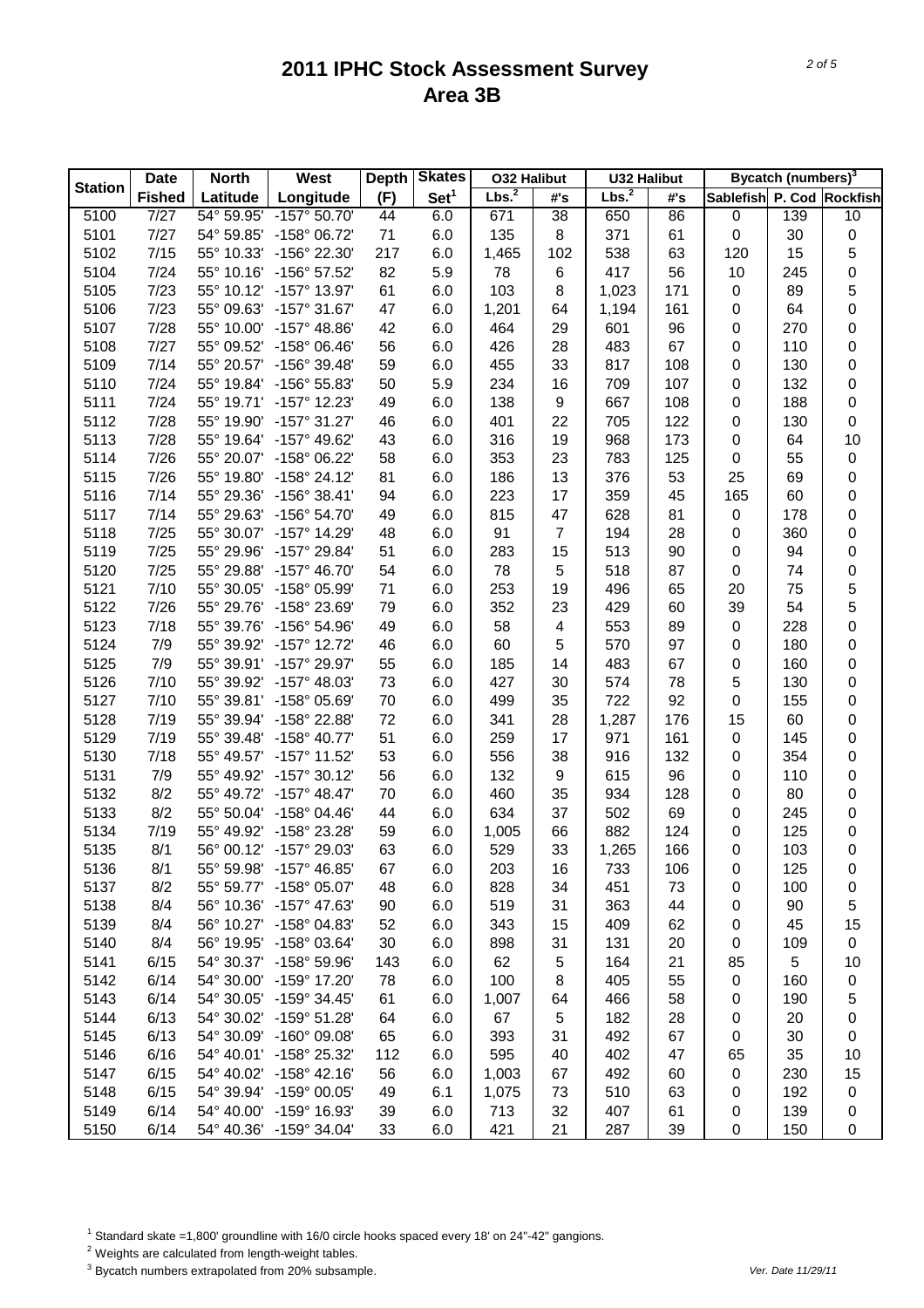|                | <b>Date</b>   | <b>North</b> | West                  | <b>Depth</b> | <b>Skates</b>    | <b>032 Halibut</b> |                  | <b>U32 Halibut</b> |                  |                           | Bycatch (numbers) <sup>3</sup> |           |
|----------------|---------------|--------------|-----------------------|--------------|------------------|--------------------|------------------|--------------------|------------------|---------------------------|--------------------------------|-----------|
| <b>Station</b> | <b>Fished</b> | Latitude     | Longitude             | (F)          | Set <sup>1</sup> | Lbs. <sup>2</sup>  | #'s              | Lbs. <sup>2</sup>  | #'s              | Sablefish P. Cod Rockfish |                                |           |
| 5151           | 6/13          | 54° 39.97'   | $-159^{\circ}$ 52.19' | 41           | 6.0              | 683                | 29               | 250                | 36               | 0                         | 240                            | 0         |
| 5152           | 6/10          | 54° 40.22'   | $-160^{\circ}$ 09.01' | 49           | 6.0              | 701                | 43               | 523                | 71               | $\mathsf 0$               | 173                            | 0         |
| 5153           | 6/16          | 54° 49.92'   | -158° 08.39'          | 74           | 6.0              | 300                | 20               | 870                | 120              | 20                        | 80                             | 0         |
| 5154           | 6/16          | 54° 49.92'   | -158° 25.25'          | 110          | 6.0              | 352                | 25               | 310                | 42               | 90                        | 15                             | $\pmb{0}$ |
| 5155           | 6/9           | 54° 50.29'   | $-158^{\circ}$ 42.13' | 54           | 6.0              | 534                | 32               | 218                | 34               | 0                         | 265                            | $\pmb{0}$ |
| 5156           | 6/9           | 54° 50.28'   | $-159^{\circ}$ 00.10  | 39           | 6.0              | 300                | 17               | 377                | 63               | $\mathsf 0$               | 51                             | 0         |
| 5157           | 6/10          | 54° 50.02'   | $-159^{\circ}$ 52.34' | 31           | 6.1              | 249                | $\boldsymbol{9}$ | 72                 | 10               | 0                         | 187                            | 0         |
| 5158           | 6/10          | 54° 49.97'   | $-160^{\circ}$ 09.10' | 37           | 6.1              | 250                | 10               | 196                | 32               | 0                         | 212                            | $\pmb{0}$ |
| 5159           | 5/29          | 54° 50.16'   | $-160^{\circ}$ 26.46' | 46           | 6.0              | 279                | 19               | 493                | 77               | $\mathbf 0$               | 76                             | $\pmb{0}$ |
| 5160           | 6/8           | 54° 59.91'   | -158° 24.94'          | 113          | 6.0              | 434                | 29               | 238                | 30               | 109                       | 0                              | 0         |
| 5161           | 6/8           | 54° 59.97'   | $-158^{\circ}$ 41.81' | 70           | 6.0              | 469                | 27               | 602                | 86               | $\mathsf 0$               | 79                             | 5         |
| 5162           | 6/9           | 55° 00.14'   | $-158^{\circ}59.18'$  | 46           | 6.1              | 204                | 13               | 204                | 30               | 0                         | 136                            | 0         |
| 5163           | 6/7           | 54° 59.71'   | $-159^{\circ}$ 16.81' | 22           | 6.0              | 554                | 22               | 109                | 16               | $\mathsf 0$               | 168                            | $\pmb{0}$ |
| 5164           | 5/29          | 55° 00.05'   | $-160^{\circ}$ 27.86' | 67           | 6.0              | 249                | 17               | 254                | 33               | $\mathsf 0$               | 30                             | $\pmb{0}$ |
| 5165           | 5/29          | 55° 00.05'   | $-160^{\circ}$ 43.70' | 51           | 6.0              | 396                | 19               | 348                | 53               | $\mathsf 0$               | 119                            | 0         |
| 5166           | 6/8           | 55° 09.92'   | -158° 24.29'          | 99           | 6.0              | 414                | 28               | 429                | 54               | 5                         | 10                             | 0         |
| 5167           | 6/8           | 55° 09.93'   | $-158^{\circ}$ 41.73' | 113          | 6.0              | 718                | 35               | 133                | 16               | 64                        | 0                              | 0         |
| 5168           | 6/7           | 55° 09.58'   | -158° 58.33'          | 75           | 6.0              | 843                | 55               | 879                | 119              | $\mathsf 0$               | 60                             | 0         |
| 5169           | 6/7           | 55° 09.94'   | -159° 17.09'          | 39           | 6.1              | 230                | 8                | 182                | 25               | 0                         | 217                            | 0         |
| 5170           | 6/6           | 55° 19.98'   | -158° 42.20'          | 102          | 6.0              | 325                | 18               | 135                | 17               | 20                        | 10                             | 0         |
| 5171           | 6/6           | 55° 19.83'   | $-158^{\circ} 59.16'$ | 102          | 6.0              | 761                | 40               | 124                | 16               | 5                         | 0                              | 0         |
| 5172           | 5/30          | 55° 19.98'   | -159° 16.92'          | 96           | 6.0              | 669                | 40               | 311                | 39               | $\mathsf 0$               | 5                              | 0         |
| 5173           | 5/30          | 55° 20.01'   | $-159°34.31'$         | 75           | 6.0              | 647                | 44               | 733                | 98               | 0                         | 45                             | 0         |
| 5174           | 5/30          | 55° 20.05'   | $-159^{\circ} 51.91'$ | 45           | 6.0              | 302                | 16               | 167                | 24               | 0                         | 45                             | $\pmb{0}$ |
| 5175           | 6/6           | 55° 30.00'   | $-158^{\circ}$ 41.43' | 89           | 6.0              | 157                | 8                | 65                 | $\boldsymbol{9}$ | 0                         | 0                              | 0         |
| 5176           | 6/2           | 55° 30.14'   | $-158^{\circ}59.29'$  | 59           | 6.0              | 142                | 10               | 435                | 74               | 0                         | 20                             | 0         |
| 5177           | 6/2           | 55° 30.14'   | $-159^{\circ}$ 17.26' | 59           | 6.0              | 303                | 18               | 420                | 58               | 0                         | 70                             | 0         |
| 5178           | 6/1           | 55° 30.01'   | -159° 34.55'          | 92           | 6.1              | 360                | 22               | 202                | 27               | 0                         | 106                            | 0         |
| 5179           | 6/1           | 55° 29.92'   | -159° 50.66'          | 91           | 6.0              | 882                | 52               | 377                | 47               | 0                         | 60                             | 0         |
| 5181           | 6/5           | 55° 40.13'   | -158° 59.07'          | 84           | 6.0              | 445                | 23               | 238                | 28               | 0                         | 95                             | 0         |
| 5182           | 6/2           | 55° 39.69'   | -159° 17.04'          | 55           | 6.0              | 354                | 17               | 339                | 47               | 0                         | 155                            | 0         |
| 5183           | 6/1           | 55° 40.06'   | -159° 52.32'          | 70           | 6.0              | 1,073              | 53               | 381                | 50               | 0                         | 54                             | 0         |
| 5184           | 6/5           | 55° 49.62'   | -158° 59.07'          | 69           | 6.0              | 802                | 46               | 322                | 39               | 0                         | 110                            | 0         |
| 5185           | 6/5           | 55° 50.03'   | -159° 16.82'          | 69           | 6.1              | 204                | 13               | 198                | 26               | 0                         | 222                            | 0         |
| 5186           | 6/23          | 54° 00.00'   | $-163^{\circ}$ 14.71' | 47           | 6.1              | 282                | 22               | 677                | 93               | 0                         | 217                            | 15        |
| 5187           | 6/23          | 54° 00.00'   | -163° 32.09'          | 55           | 6.0              | 0                  | 0                | 243                | 39               | 0                         | 149                            | 0         |
| 5188           | 6/23          | 54° 00.00'   | -163° 49.09'          | 52           | 6.0              | 35                 | 3                | 284                | 43               | 0                         | 150                            | 0         |
| 5189           | 6/14          | 54° 10.00'   | $-161^{\circ}$ 34.05' | 73           | 6.0              | 125                | 10               | 521                | 78               | 0                         | 153                            | 10        |
| 5190           | 6/14          | 54° 10.02'   | $-161^{\circ} 51.04'$ | 47           | 6.0              | 2,915              | 190              | 902                | 103              | 0                         | 45                             | 5         |
| 5191           | 6/15          | 54° 10.00'   | $-162^{\circ}$ 08.05' | 47           | 6.0              | 1,205              | 72               | 985                | 125              | 0                         | 134                            | 5         |
| 5192           | 6/15          | 54° 10.01'   | -162° 24.98'          | 95           | 6.0              | 45                 | 4                | 271                | 39               | 25                        | 55                             | 15        |
| 5193           | 6/23          | 54° 10.00'   | -163° 50.06'          | 50           | 6.0              | 119                | 9                | 426                | 65               | 0                         | 133                            | 0         |
| 5194           | 6/12          | 54° 19.98'   | $-160^{\circ}$ 08.04' | 181          | 6.0              | 59                 | 5                | 112                | 16               | 45                        | 0                              | 10        |
| 5195           | 6/12          | 54° 20.00'   | $-160^{\circ}$ 26.15' | 70           | 6.0              | 224                | 15               | 519                | 75               | 0                         | 50                             | 0         |
| 5196           | 6/13          | 54° 19.99'   | $-160^{\circ}$ 42.98' | 59           | 6.0              | 685                | 49               | 696                | 83               | 0                         | 200                            | 40        |
| 5197           | 6/13          | 54° 20.02'   | $-161^{\circ}$ 00.02' | 72           | 6.0              | 737                | 57               | 1,136              | 151              | 0                         | 79                             | 0         |
| 5198           | 6/14          | 54° 20.00'   | -161° 17.09'          | 60           | 6.0              | 1,223              | 80               | 867                | 114              | 0                         | 110                            | 0         |
| 5199           | 6/14          | 54° 20.00'   | $-161°34.02'$         | 80           | 6.0              | 434                | 31               | 776                | 108              | 5                         | 110                            | 0         |
| 5200           | 6/15          | 54° 19.99'   | $-161°51.36'$         | 40           | 6.0              | 1,100              | 63               | 565                | 74               | 0                         | 170                            | 10        |
| 5201           | 6/15          | 54° 19.99'   | -162° 09.23'          | 32           | 6.0              | 1,215              | 58               | 765                | 111              | 0                         | 60                             | 0         |

<sup>1</sup> Standard skate =1,800' groundline with 16/0 circle hooks spaced every 18' on 24"-42" gangions.

2 Weights are calculated from length-weight tables.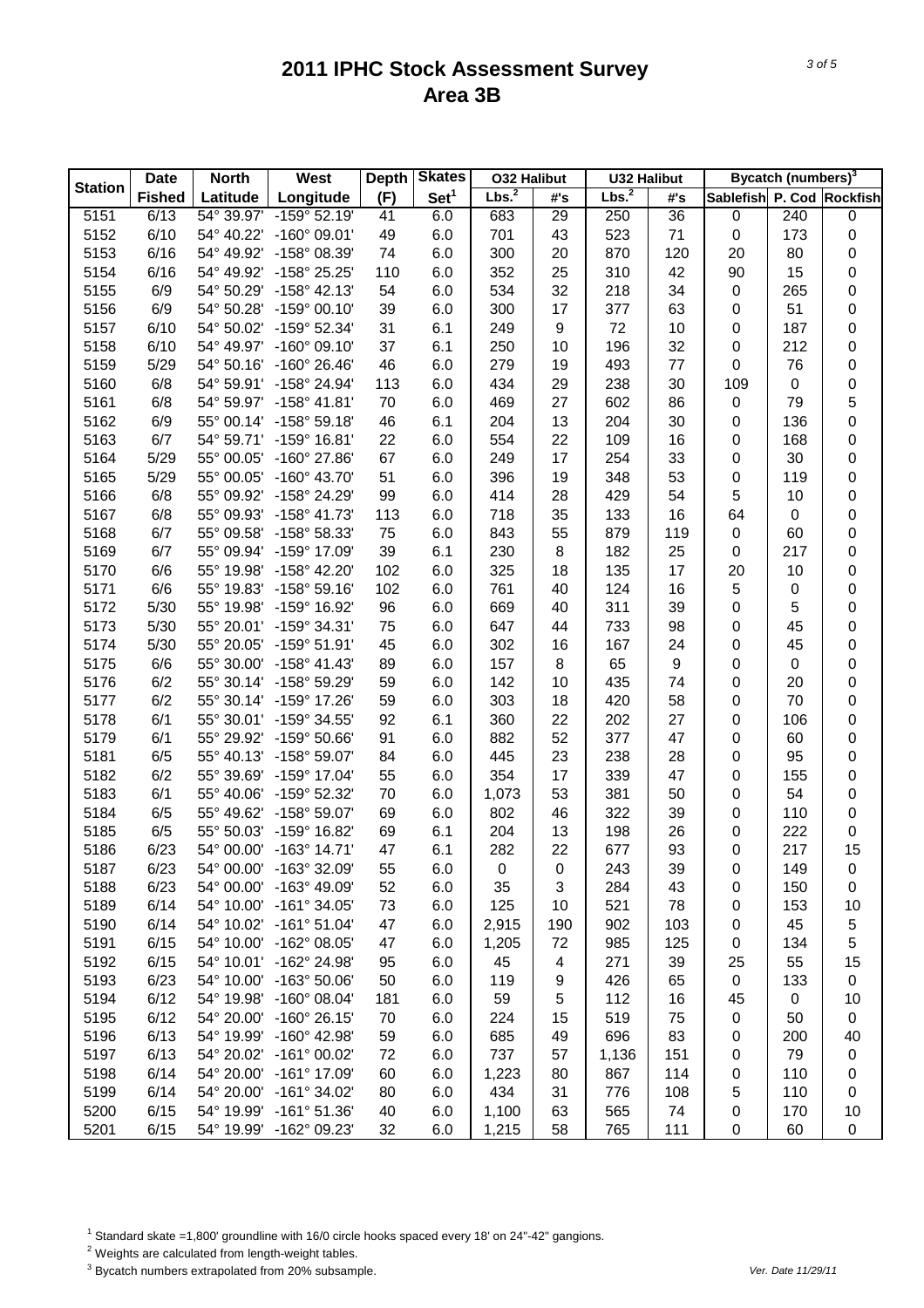|                | <b>Date</b>   | <b>North</b> | West                    | <b>Depth</b> | <b>Skates</b>    | <b>O32 Halibut</b> |                | <b>U32 Halibut</b> |     |                           | Bycatch (numbers) <sup>3</sup> |    |
|----------------|---------------|--------------|-------------------------|--------------|------------------|--------------------|----------------|--------------------|-----|---------------------------|--------------------------------|----|
| <b>Station</b> | <b>Fished</b> | Latitude     | Longitude               | (F)          | Set <sup>1</sup> | Lbs. <sup>2</sup>  | #'s            | Lbs. <sup>2</sup>  | #'s | Sablefish P. Cod Rockfish |                                |    |
| 5202           | 6/25          | 54° 20.00'   | -163° 17.32'            | 27           | 6.0              | 1,535              | 69             | 359                | 44  | $\pmb{0}$                 | 75                             | 0  |
| 5203           | 6/25          | 54° 20.39'   | $-163^{\circ}$ 34.00'   | 61           | 6.0              | 524                | 37             | 568                | 79  | $\pmb{0}$                 | 165                            | 0  |
| 5204           | 6/26          | 54° 20.00'   | $-163°51.11'$           | 62           | 6.0              | 159                | 13             | 472                | 63  | 0                         | 125                            | 0  |
| 5205           | 6/26          | 54° 20.00'   | $-164^{\circ}$ 09.44'   | 50           | 6.0              | 422                | 27             | 493                | 74  | $\pmb{0}$                 | 105                            | 0  |
| 5206           | 6/12          | 54° 30.09'   | $-160^{\circ}$ 26.02'   | 82           | 6.0              | 532                | 40             | 693                | 92  | 15                        | 95                             | 0  |
| 5207           | 6/13          | 54° 29.98'   | $-160^{\circ}$ 43.14'   | 77           | 6.0              | 440                | 31             | 737                | 106 | $\sqrt{5}$                | 120                            | 0  |
| 5208           | 6/13          | 54° 30.00'   | $-161^{\circ}$ 00.02'   | 73           | 6.0              | 378                | 28             | 978                | 144 | $\pmb{0}$                 | 35                             | 0  |
| 5209           | 6/18          | 54° 29.96'   | $-161^{\circ}$ 18.00'   | 69           | 6.0              | 320                | 25             | 664                | 103 | $\pmb{0}$                 | 50                             | 0  |
| 5210           | 6/17          | 54° 29.98'   | $-161^{\circ}$ 35.00'   | 37           | 6.0              | 1,012              | 61             | 917                | 137 | $\pmb{0}$                 | 15                             | 0  |
| 5211           | 6/17          | 54° 30.16'   | $-161^{\circ}$ 52.04'   | 80           | 6.0              | 495                | 33             | 301                | 43  | $\pmb{0}$                 | 20                             | 0  |
| 5212           | 6/16          | 54° 30.01'   | $-162^{\circ}$ 09.17'   | 80           | 6.0              | 743                | 48             | 676                | 90  | 0                         | 99                             | 0  |
| 5213           | 6/16          | 54° 29.99'   | -162° 26.01'            | 81           | 6.0              | 737                | 46             | 829                | 113 | $\pmb{0}$                 | 95                             | 0  |
| 5214           | 6/25          | 54° 30.00'   | $-163^{\circ}$ 17.87'   | 40           | 6.1              | 540                | 34             | 955                | 148 | $\pmb{0}$                 | 51                             | 0  |
| 5215           | 6/25          | 54° 29.99'   | $-163^{\circ}$ 34.86'   | 52           | 6.0              | 120                | 8              | 924                | 162 | $\pmb{0}$                 | 25                             | 0  |
| 5216           | 6/26          | 54° 30.00'   | $-163^{\circ}53.27'$    | 51           | 6.0              | 452                | 33             | 881                | 137 | $\pmb{0}$                 | 15                             | 0  |
| 5217           | 6/26          | 54° 30.00'   | $-164^{\circ}$ 09.77'   | 52           | 6.0              | 332                | 24             | 784                | 116 | $\pmb{0}$                 | 95                             | 0  |
| 5218           | 6/12          | 54° 40.00'   | $-160^{\circ}$ 26.26'   | 57           | 6.0              | 554                | 35             | 981                | 147 | $\pmb{0}$                 | 79                             | 0  |
| 5219           | 6/11          | 54° 40.00'   | $-160^{\circ}$ 43.14'   | 53           | 6.0              | 678                | 41             | 606                | 80  | 0                         | 210                            | 0  |
| 5220           | 6/11          | 54° 40.00'   | $-161^{\circ}$ 00.96'   | 52           | 6.0              | 587                | 35             | 855                | 128 | $\pmb{0}$                 | 60                             | 0  |
| 5221           | 6/18          | 54° 39.97'   | $-161^{\circ}$ 18.01'   | 77           | 6.0              | 415                | 25             | 755                | 106 | $\pmb{0}$                 | 20                             | 0  |
| 5222           | 6/17          | 54° 39.92'   | -161° 34.99'            | 36           | 6.0              | 724                | 45             | 1,004              | 148 | $\pmb{0}$                 | 20                             | 30 |
| 5223           | 6/17          | 54° 40.09'   | $-161^{\circ}$ 53.03'   | 34           | 6.0              | 1,686              | 80             | 655                | 95  | $\pmb{0}$                 | 10                             | 0  |
| 5224           | 6/22          | 54° 40.09'   | $-162^{\circ}$ 44.00'   | 49           | 6.0              | 314                | 17             | 220                | 33  | 0                         | 5                              | 0  |
| 5225           | 6/11          | 54° 50.00'   | $-160^{\circ}$ 44.16'   | 57           | 6.0              | 428                | 32             | 1,189              | 168 | $\pmb{0}$                 | 89                             | 0  |
| 5226           | 6/11          | 54° 50.09'   | $-161^{\circ}$ 01.01'   | 58           | 6.0              | 599                | 38             | 835                | 118 | 0                         | 15                             | 0  |
| 5227           | 6/10          | 54° 50.14'   | $-161^{\circ}$ 18.00'   | 58           | 6.0              | 666                | 39             | 766                | 110 | 0                         | 10                             | 0  |
| 5228           | 6/18          | 54° 50.00'   | $-161^{\circ}$ 36.04'   | 44           | 6.0              | 1,035              | 47             | 615                | 89  | 0                         | 50                             | 0  |
| 5229           | 6/22          | 54° 50.01'   | $-162^{\circ}$ 45.83'   | 26           | 6.0              | 324                | 21             | 487                | 72  | 0                         | 15                             | 0  |
| 5230           | 6/22          | 54° 49.99'   | -163° 02.97'            | 45           | 6.0              | 574                | 34             | 302                | 39  | 0                         | 134                            | 0  |
| 5231           | 6/10          | 55° 00.01'   | $-161^{\circ}$ 01.23'   | 57           | 6.0              | 468                | 31             | 488                | 72  | 0                         | 45                             | 0  |
| 5232           | 6/10          | 55° 00.00'   | $-161^{\circ}$ 19.02'   | 49           | 6.0              | 743                | 42             | 817                | 113 | 0                         | 55                             | 0  |
| 5233           | 6/10          | 55° 10.06'   | $-161^{\circ}$ 01.99'   | 75           | 6.0              | 269                | 13             | 367                | 51  | 0                         | 118                            | 0  |
| 5234           | 7/16          | 55° 20.61'   | $-156^{\circ}$ 03.11'   | 134          | 6.0              | 476                | 27             | 115                | 13  | 208                       | 0                              | 0  |
| 5235           | 7/15          | 55° 20.05'   | -156° 20.29'            | 95           | 6.0              | 584                | 38             | 330                | 38  | 5                         | 70                             | 0  |
| 5236           | 7/1           |              | 55° 29.99' -155° 45.08' | 120          | 6.0              | 145                | 10             | 93                 | 12  | 160                       | 60                             | 15 |
| 5237           | 7/16          | 55° 29.68'   | $-156^{\circ}$ 03.06'   | 111          | 6.0              | 67                 | 5              | 154                | 22  | 65                        | 105                            | 0  |
| 5238           | 7/16          | 55° 30.17'   | -156° 19.86'            | 119          | 5.9              | 460                | 30             | 216                | 27  | 118                       | 15                             | 0  |
| 5239           | 6/30          | 55° 39.98'   | -155° 26.34'            | 99           | 6.0              | 134                | 9              | 425                | 59  | 5                         | 95                             | 5  |
| 5240           | 7/1           | 55° 39.83'   | $-155^{\circ}$ 43.91'   | 70           | 6.0              | 289                | 21             | 402                | 53  | 0                         | 170                            | 0  |
| 5241           | 7/1           | 55° 39.99'   | $-156^{\circ}$ 01.98'   | 122          | 6.0              | 537                | 39             | 484                | 59  | 45                        | 60                             | 0  |
| 5242           | 7/17          | 55° 40.00'   | $-156^{\circ}$ 19.48'   | 141          | 6.0              | 462                | 21             | 75                 | 9   | 110                       | 5                              | 0  |
| 5243           | 7/17          | 55° 40.14'   | -156° 36.39'            | 131          | 6.0              | 373                | 24             | 90                 | 13  | 140                       | 40                             | 0  |
| 5244           | 6/30          | 55° 49.99'   | $-155^{\circ}$ 07.14'   | 64           | 6.0              | 605                | 42             | 663                | 86  | 0                         | 85                             | 0  |
| 5245           | 6/30          | 55° 49.88'   | $-155^{\circ}$ 24.91'   | 26           | 6.0              | 25                 | $\overline{2}$ | 334                | 52  | 0                         | 195                            | 0  |
| 5246           | 7/4           | 55° 50.06'   | -156° 01.22'            | 58           | 6.0              | 609                | 47             | 875                | 109 | 0                         | 55                             | 0  |
| 5247           | 7/5           | 55° 49.98'   | $-156^{\circ}$ 18.96'   | 132          | 6.0              | $\mathbf 0$        | 0              | 96                 | 14  | 50                        | 10                             | 0  |
| 5248           | 7/17          | 55° 49.51'   | $-156^{\circ}$ 36.28'   | 124          | 6.0              | 142                | 12             | 118                | 14  | 84                        | 10                             | 0  |
| 5249           | 7/18          | 55° 49.60'   | $-156^{\circ} 54.05'$   | 68           | 6.0              | 117                | 9              | 1,010              | 142 | 10                        | 168                            | 0  |
| 5250           | 7/4           | 56° 00.14'   | $-155^{\circ}$ 41.95'   | 26           | 6.0              | 171                | 9              | 279                | 44  | 0                         | 135                            | 0  |
| 5251           | 7/4           | 55° 59.75'   | -155° 59.49'            | 42           | 6.0              | 492                | 37             | 708                | 103 | $\pmb{0}$                 | 75                             | 0  |
|                |               |              |                         |              |                  |                    |                |                    |     |                           |                                |    |

<sup>1</sup> Standard skate =1,800' groundline with 16/0 circle hooks spaced every 18' on 24"-42" gangions.

2 Weights are calculated from length-weight tables.